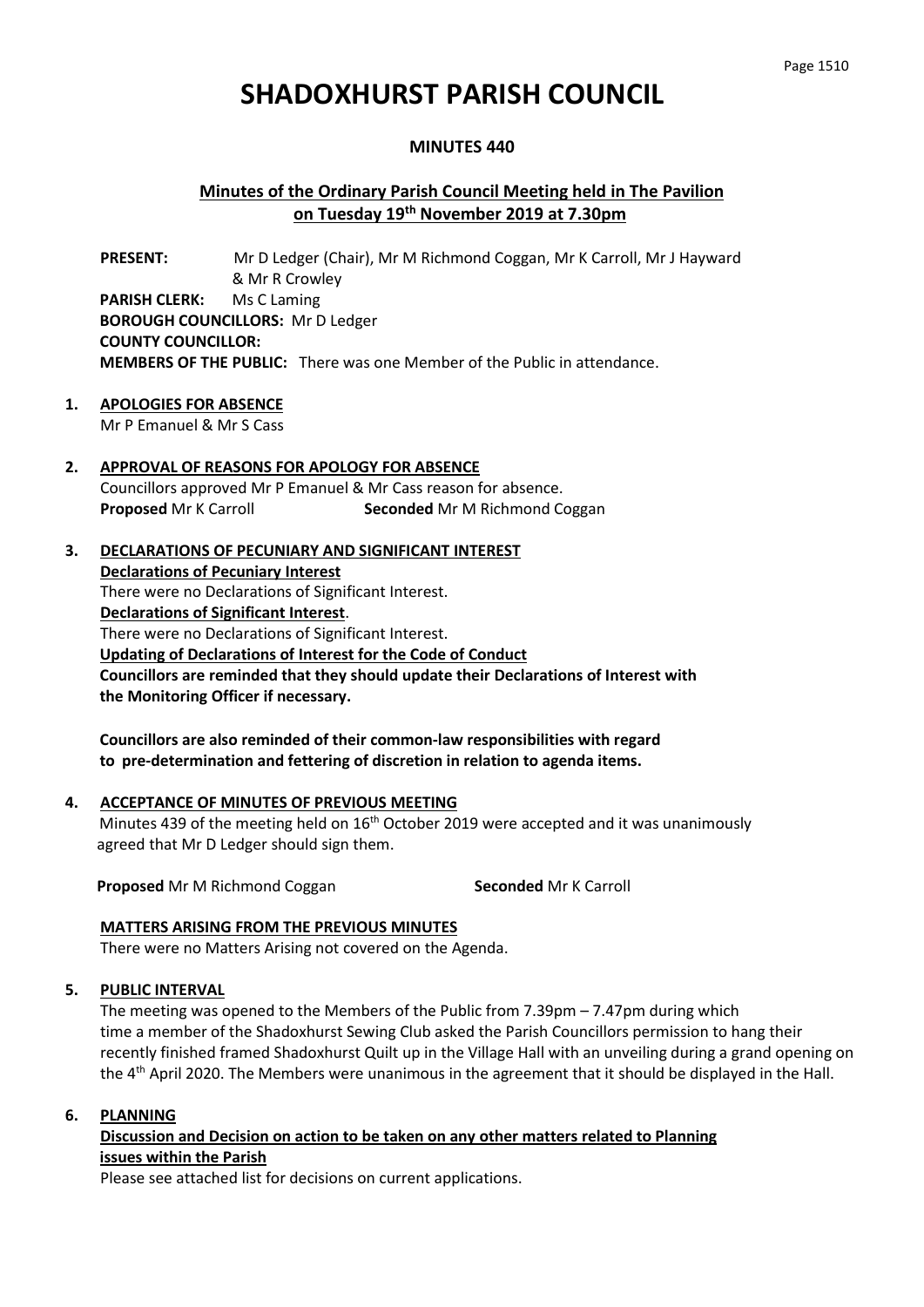**Hornash House** – Mr Ledger has raised his concerns again with the tarpaulin which has once again come off to one side. The Conservation Officer has assured us it will be fixed. The planning application is still on hold. **GreenVolt –** Chased again. Legal items are going on with regards to land.

**Chilmington Green -** Parcel R (Brisley Farm) – Ongoing drainage issues are still going on. Kingsnorth Surgery attended the recent stakeholder's meeting with a view to obtaining land at the Court Lodge area. They are in talks with the developer.

**Brinklow Terrace** – No further information. Planning Officer talking about bringing it to the February Committee next year at the earliest.

**Farley Close** – nothing has moved on

# **7. CORRESPONDENCE, FINANCE AND OTHER COUNCIL BUSINESS**

No e-mails or correspondence outstanding.

# **EMAIL CORRESPONDENCE BROUGHT TO THE ATTENTION OF THE MEETING**

# **All emails are forwarded to all Councillors**

Councillors did not bring any emails to the attention of the meeting.

## **FINANCE**

See attached sheet for October 2019 accounts.

# **Internet Banking**

With the banking up and running Councillors need to register to have access.

## **Insurance**

Due 26<sup>th</sup> February 2020. Renewal forms to be looked at.

## **Lorry Watch/Speed Watch**

Nothing to Report.

# **Conservation Area Review Group Report**

Nothing to Report.

## **Utilities Advisory Group**

Mr Ledger has written to the Planning Officer with regards to the water flowing off the King's Close development which is both a flooding and a potential ice hazard by the pub car park.

# **Village Forum**

Strategy of replacing the Village Hall and Pavilion was discussed. It has been decided that a smaller group needs to be put together to start moving forward on this. In the meantime, the Kitchen at the Village Hall may need improving and updating. Money to be made available for the maintenance of the Graveyard. A Community Transport Vehicle was also discussed and a chat to Wade Nash at Woodchurch PC would give the Parish a better understanding to the running of the scheme.

Next Meeting is 14<sup>th</sup> January 2020

# **Risk Assessment**

Mr M Richmond Coggan has completed a very thorough Risk Assessment for both the Village Hall and the Pavilion. A few minor actions needed.

# **Information update of the Charitable Land Trust in Shadoxhurst**

Christmas Fair Saturday 7<sup>th</sup> December 2020. Finalising of details and stall holders.

# **8. CHAIRMAN'S REPORT**

Being away for a period, I missed a few meetings, including the Forum, however I wanted to say a big thank you to the organisers of the Big Night Out recently held in the Hall. A lot of hard work for this was put in at short notice and with over 80 people there and in the order of £900 raised it was a considerable success and a great event for our community. A secular remembrance ceremony was held on the village green, there were less people than last year as a number of those previous attendees were at a Sewing and Craft Club event working on the village quilt, which unfortunately clashed.

#### **9. SHADOXHURST WEBSITE**

KCC will stop hosting in the next few months. Mr M Richmond Coggan to speak to Mr Clive Stanley.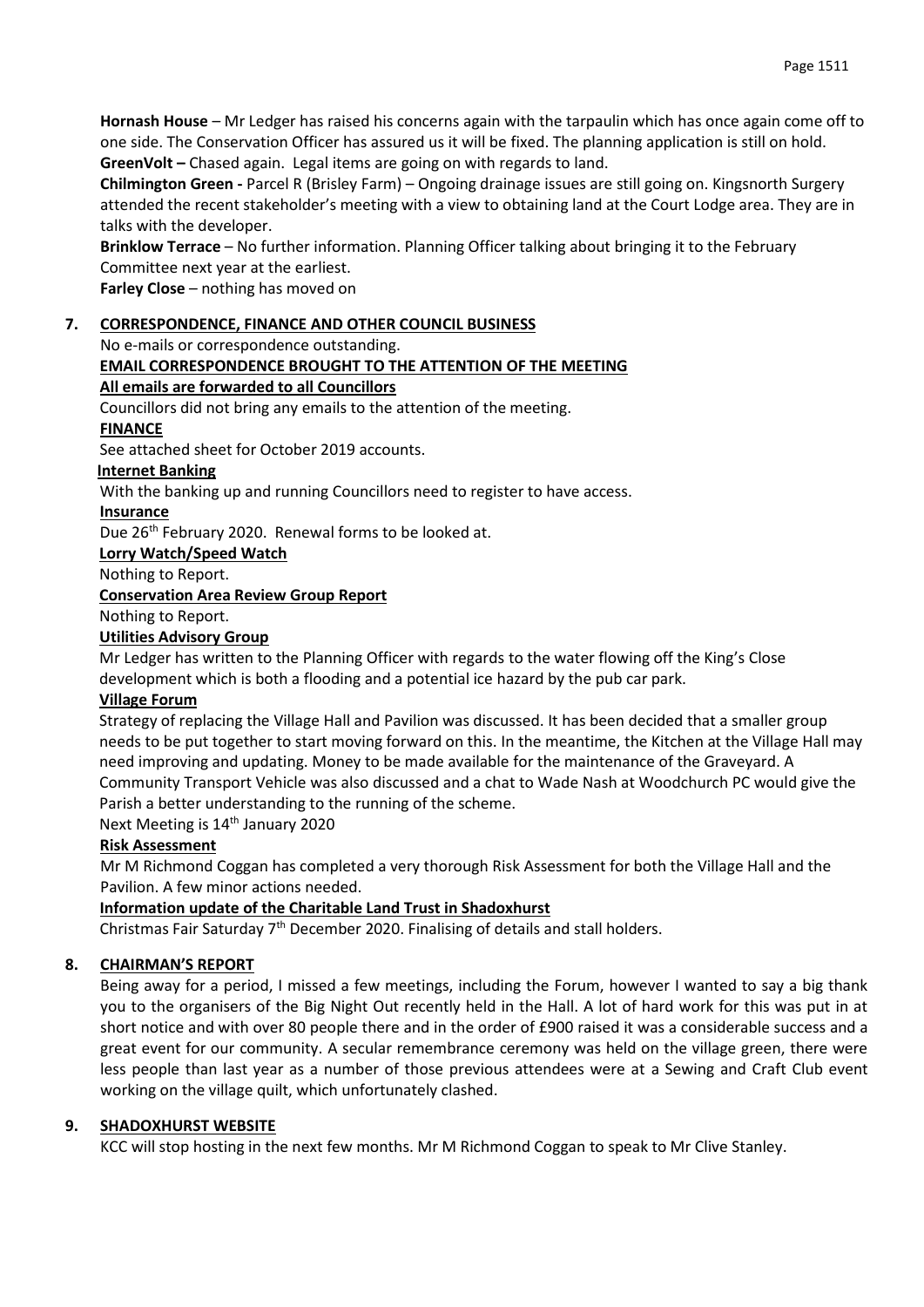#### Page 1512

#### **10. VILLAGE HALL, PAVILION, RECREATION FIELD, VILLAGE GREEN AND SIGN**

Inspection of Village Hall and Pavilion before and following Hiring Mr R Crowley in November Mr D Ledger in December Mr M Richmond Coggan in January Mr K Carroll in February Mr R Crowley In March

#### **Village Hall Cleaning 2020**

The Clerk to put out to tender.

#### **Electrical Testing**

Has been booked in for Thursday the  $6<sup>th</sup>$  and Friday  $7<sup>th</sup>$  December 2020.

#### **Village Sign**

It has been agreed to have a second Village Sign at the Village Hall.

#### **Lighting**

The strip lighting to be replaced in the Kitchen.

#### **Village Hall Heaters**

The heaters have now been installed. Next stage it to manage the control.

#### **Booking Form/Price Increase**

New booking form with the new terms and conditions and hire costs to be used going forward.

#### **Report from VH & P Working Group**

Nothing to Report - Next meeting  $7<sup>th</sup>$  January 2020 at the Village Hall 10am.

#### **11. BOROUGH COUNCILLORS REPORT**

Meetings attended include the Local Plan and Planning Task Group, Overview and Scrutiny, the River Stour Internal Drainage Board and a recent Planning Committee which considered a 50 house outline application in Warehorne and indeed granted it. There is a lot of unhappiness in Hamstreet and Warehorne as a result. I had previously held a Skype meeting with Orlestone PC while away about this application, and another application for Hamstreet due at the December Planning Committee. Finally, today I carried out our three surgeries around the ward and fitted in a Chilmington meeting between Coffee Club and the parish meeting.

#### **12. COUNTY COUNCILLOR'S REPORT**

Nothing to report

#### **13. ITEMS FOR INCLUSION ON THE NEXT AGENDA**

The Shadoxhurst Quilt – Grand Opening 4<sup>th</sup> April 2020 Additional New Village Sign VE Weekend 8<sup>th</sup>-10<sup>th</sup> May 2020 Children's Fair 20<sup>th</sup> May – 2<sup>nd</sup> June 2020 Budget Setting Insurance – Came & Co – Renewal  $26<sup>th</sup>$  February 2020

#### **14. KENT HIGHWAYS/PROW**

**Completion of Highway Improvement Plan** Strategy – Defer to next meeting **Items to be reported to KHS/PROW** Duck Lane Vandalism. Letter to be written to Faye Faiers at Highways **Painting of Yellow Lines in Woodchurch Road Bus Stop Lay By/ Parking outside Rectory Bungalows** Colin and David to talk to the residents to firm up a date to approach residents. **Roundabout (Junction of Hornash Lane/Tally Ho Road)** Nothing to Report **Lodges Hornash Lane** Parish Council to report to Planning Enforcements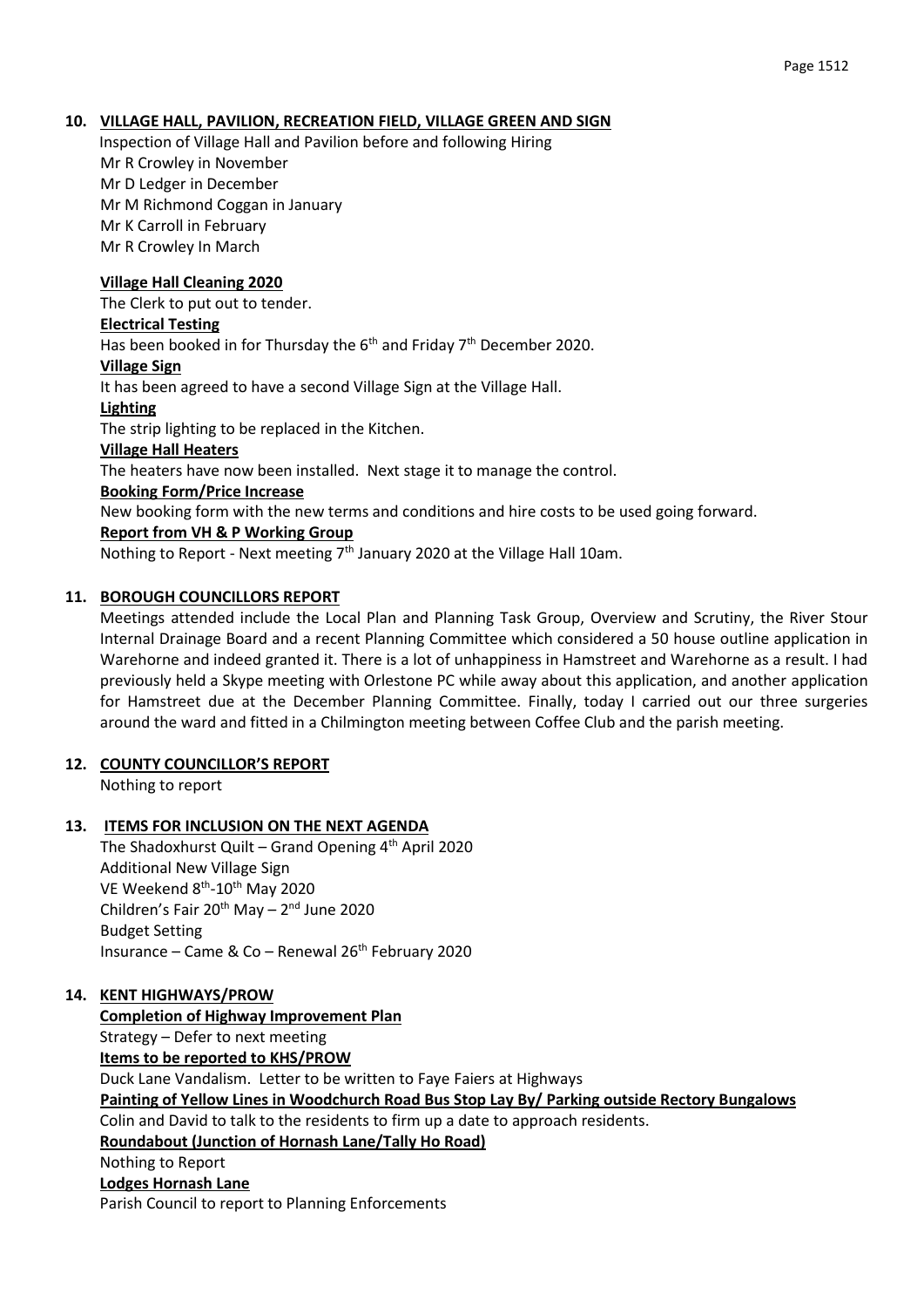## **15. FORUM FOR EXCHANGE OF INFORMATION BETWEEN COUNCILLORS**

There being no other business the meeting closed at 9.50pm.

Signed Dated Chairman